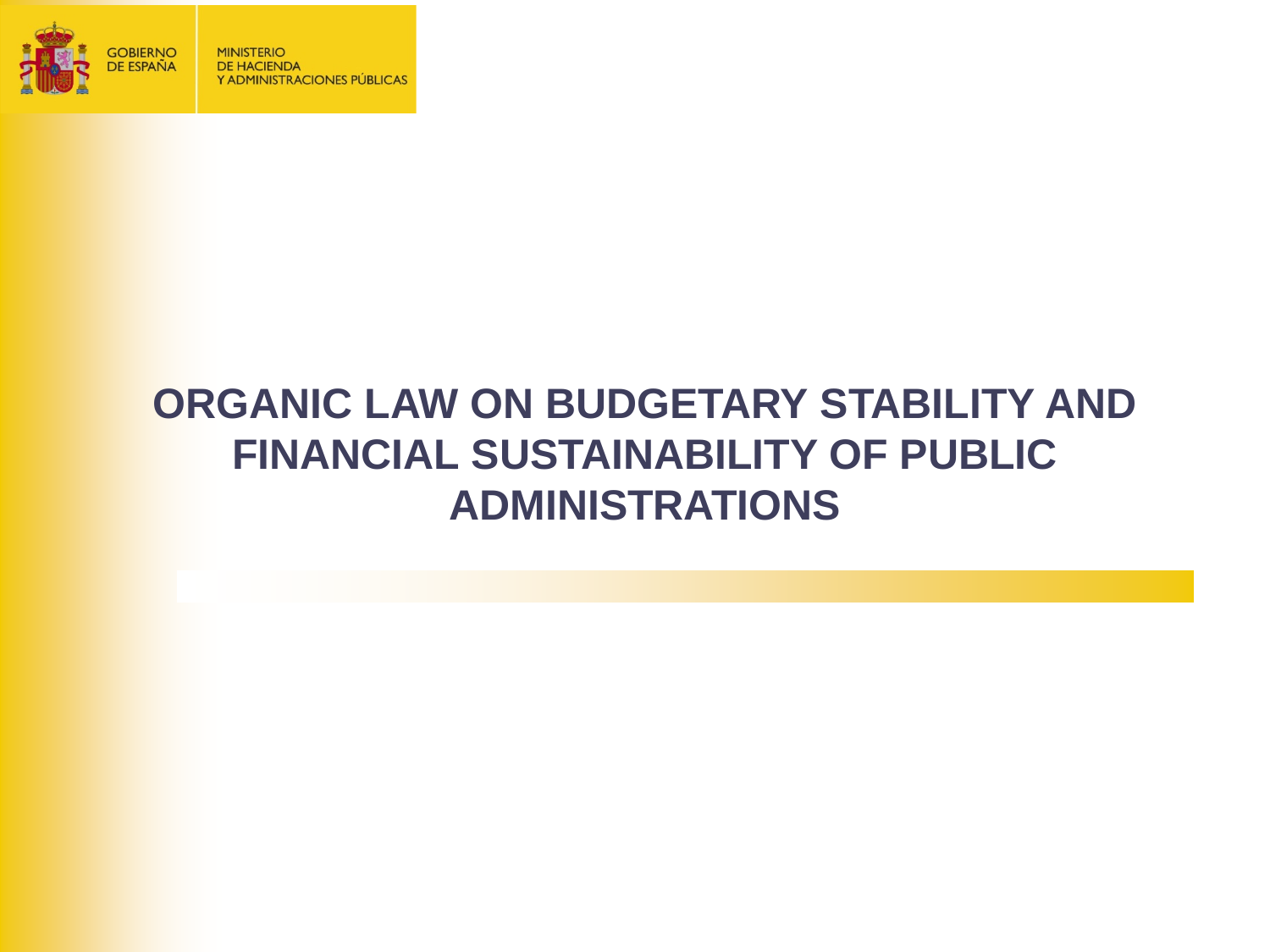

### **CONTENTS**

- **[Objectives of the Law](#page-2-0)**
- **[General principles](#page-3-0)**
- **[The three tax rules](#page-4-0)**
	- **[Structural balance](#page-5-0)**
	- **[Debt ceiling and sustainability](#page-6-0)**
	- **[Expenditure rule](#page-7-0)**
- **[Process to set regional and local authority targets.](#page-8-0)**
- **[Autonomous Region and Local Authority budgeting](#page-10-0)**
- **[Oversight of compliance with targets and plans](#page-11-0)**
- **[New preventive and corrective mechanisms](#page-12-0)**
	- **[Preventive mechanisms](#page-14-0)**
	- **[Corrective and enforcement mechanisms](#page-16-0)**
	- **[Grounds for applying enforcement measures](#page-19-0)**
- **[Increased transparency](#page-20-0) and [plans oversight.](#page-21-0)**
- **[Additional funding mechanisms](#page-22-0) and [adjustment plan](#page-23-0)**
- **[Transition period and entry into force](#page-24-0)**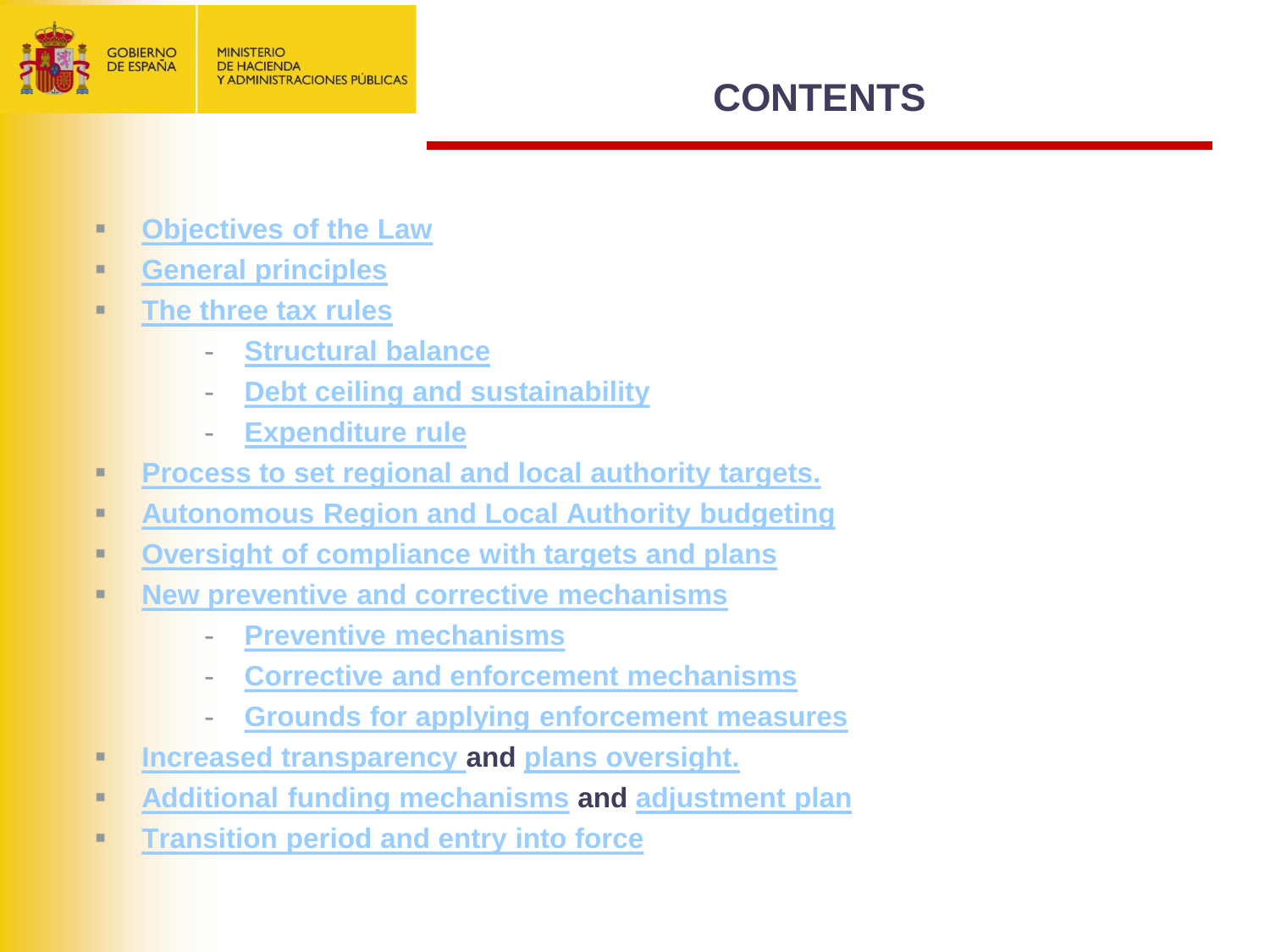<span id="page-2-0"></span>

- **Implements Article 135 of the Spanish Constitution**
- **Guarantees budgetary sustainability of all public admins**
- Boosts confidence in the stability of the Spanish economy
- **Strengthens Spain's commitment to the EU by incorporating EU** regulation requirements and allowing these to be continually and automatically adapted

**Budgetary stability and sustainability are essential for economic growth and job creation**

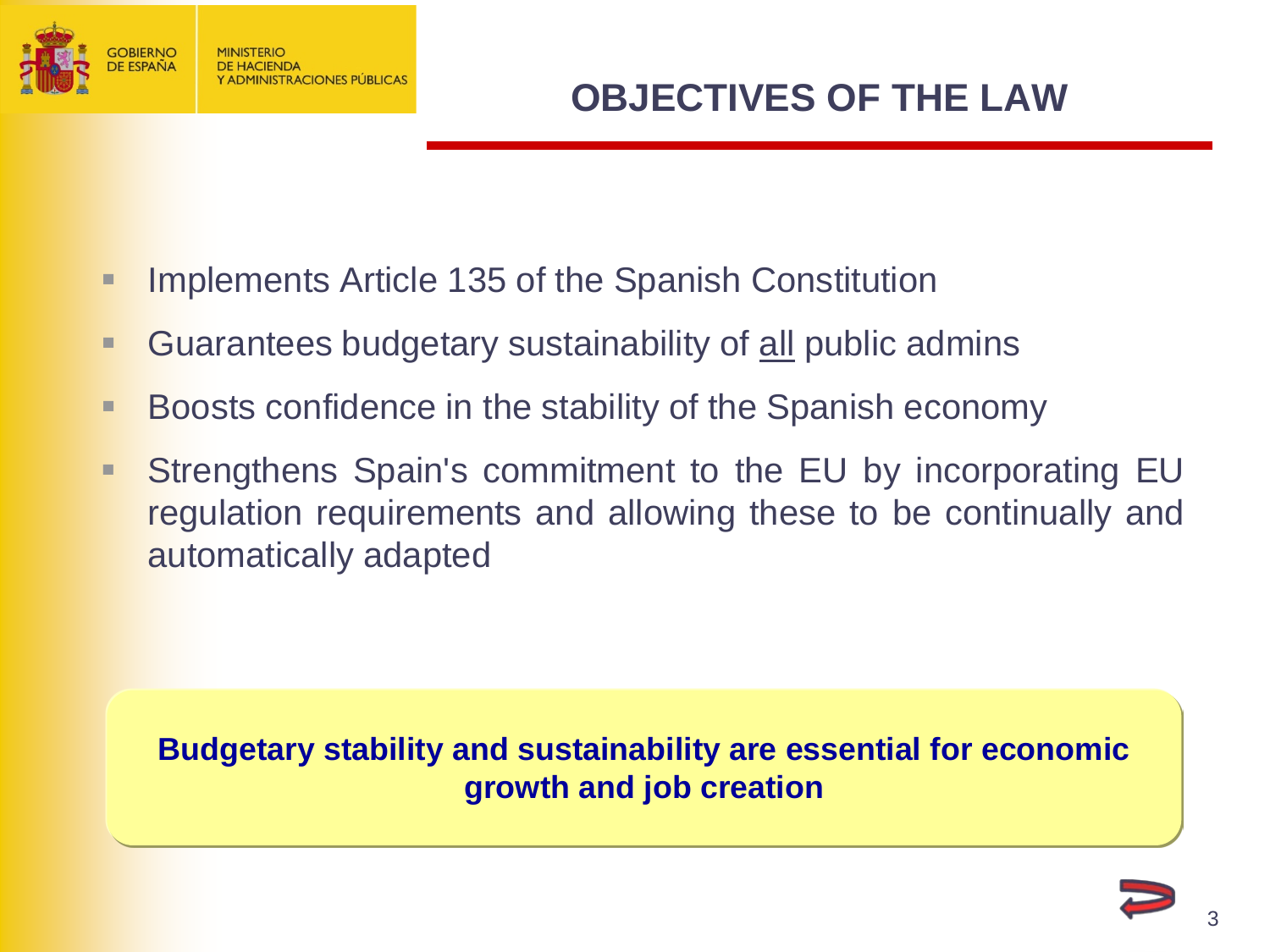<span id="page-3-0"></span>

## **GENERAL PRINCIPLES**



**Budgetary sustainability will be the guiding principle behind the actions of all public administrations**

4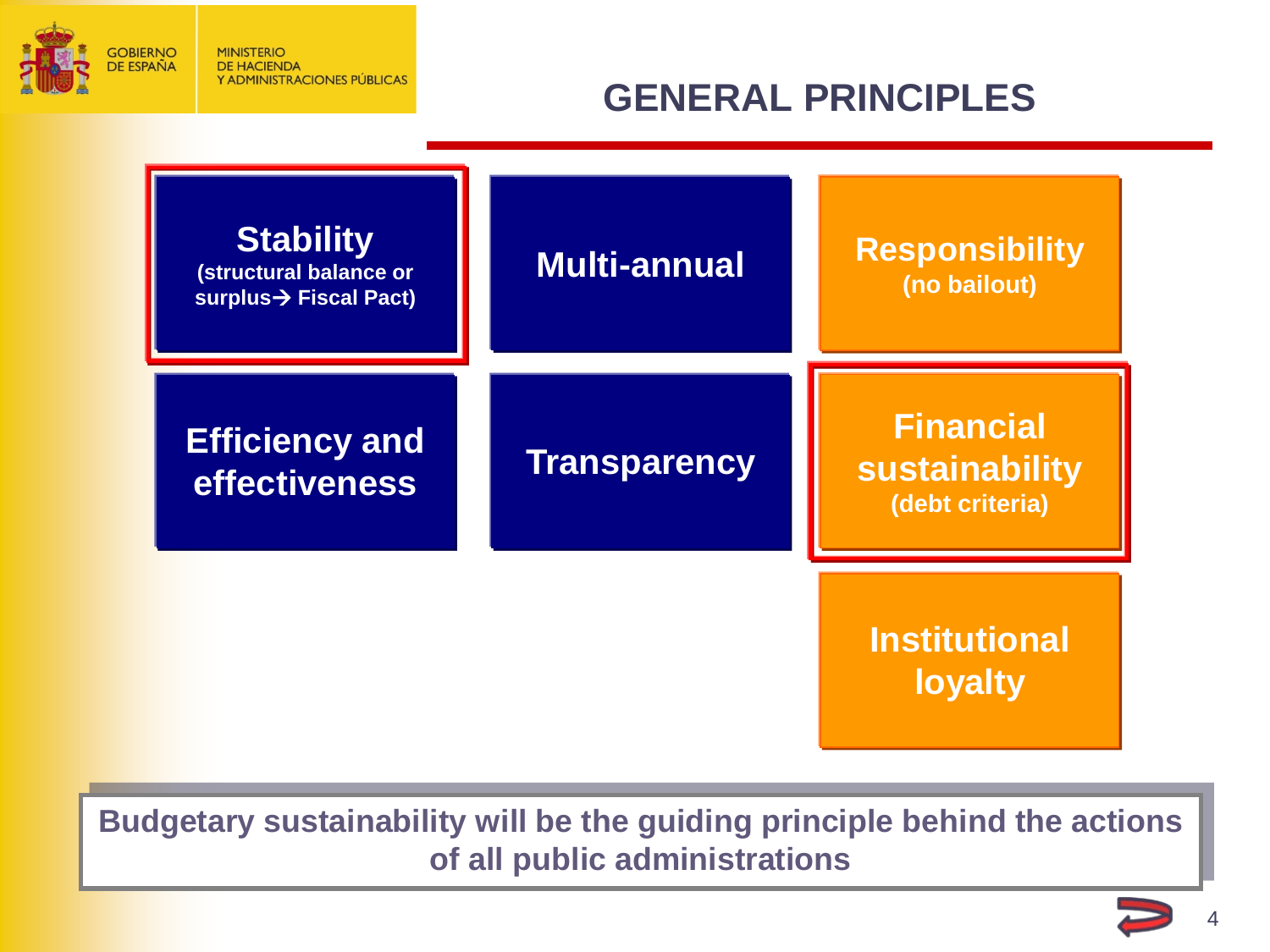<span id="page-4-0"></span>

#### **THREE FISCAL RULES**

**[New preventive and corrective mechanisms](#page-12-0)**

**Clear, simple rules**

5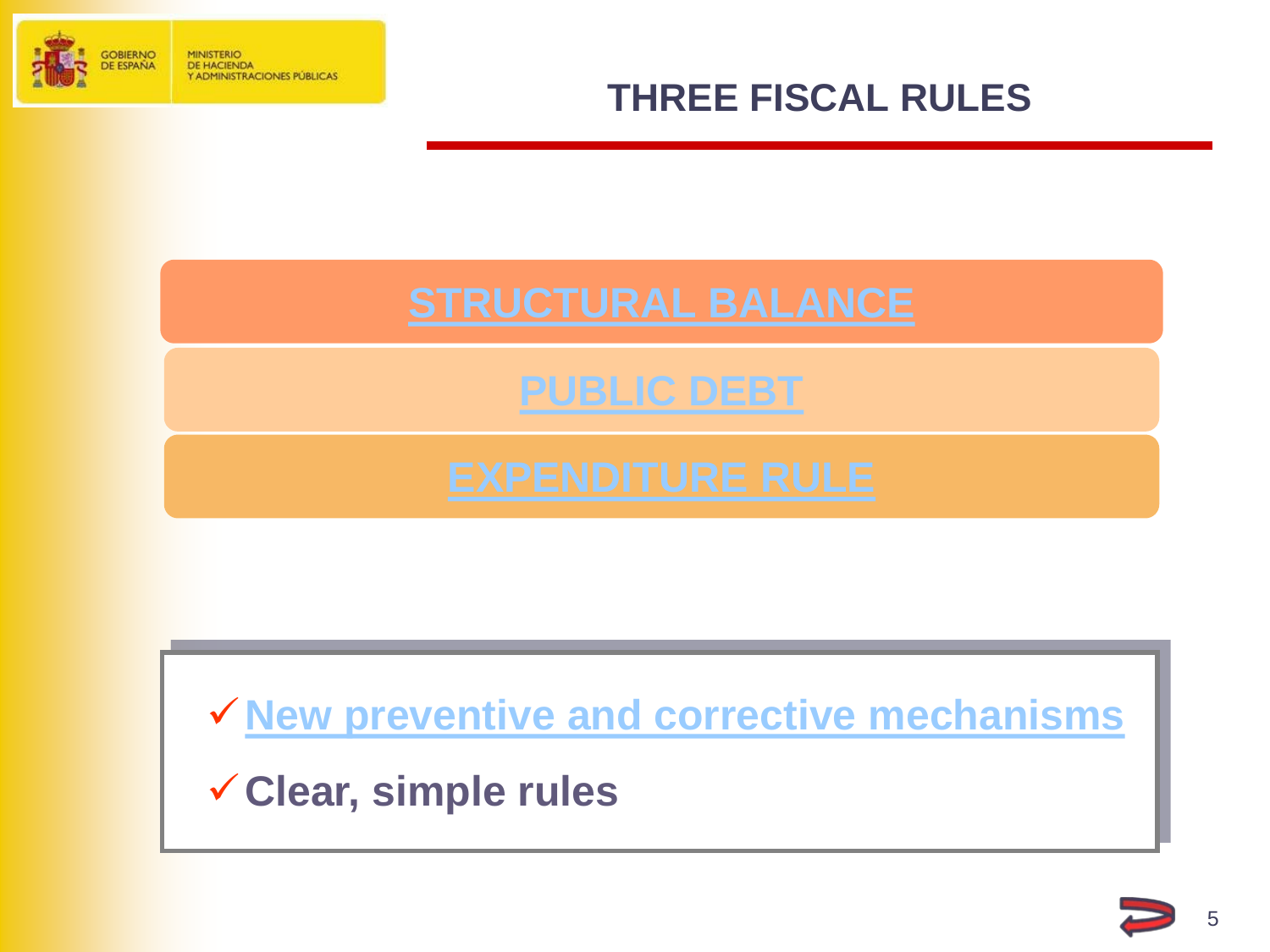<span id="page-5-0"></span>

#### **ADMINISTRACIONES PUBLICAS**

## **IMPLEMENTATION OF THE PRINCIPLE OF BUDGETARY STABILITY**

**All public administrations**



**Structural balance or surplus MTOs for Spain are stiffer than the EU minimum**

**The Law allows 2 exceptions:**

**Structural reform with positive long-term budgetary impact**

**0.4% Maximum structural deficit**

#### **Exceptional circumstances:**

- o Natural disaster
- o Serious economic recession
- o State of emergency

**STATE, AUT. REGIONS Structural deficit + rebalancing plan**

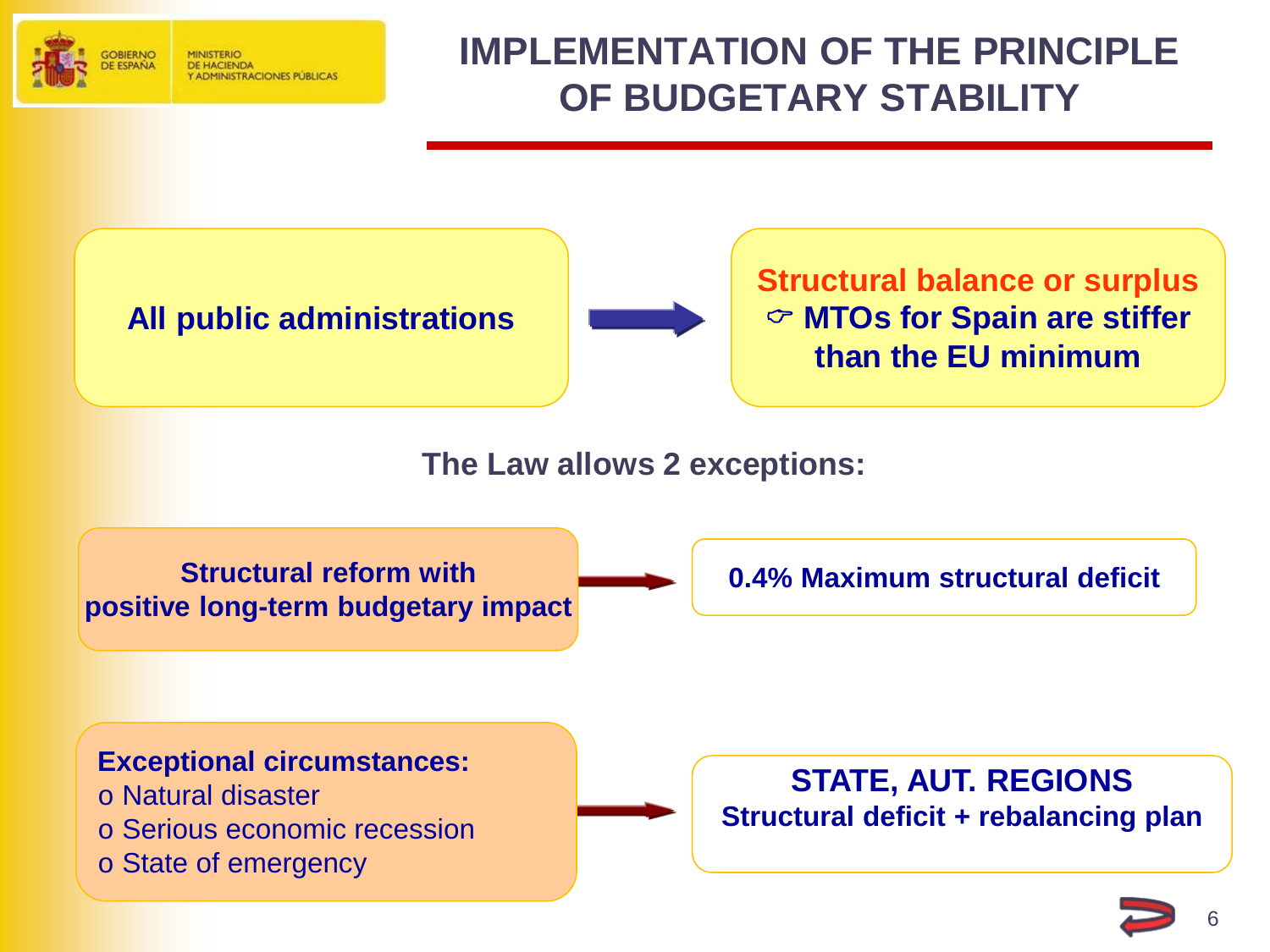<span id="page-6-0"></span>

#### **IMPLEMENTATION OF THE FINANCIAL SUSTAINABILITY PRINCIPLE**

#### ■ Volume of EDP Public debt < 60% or EU target



#### **Interest and public debt payments have priority over any other expenditure**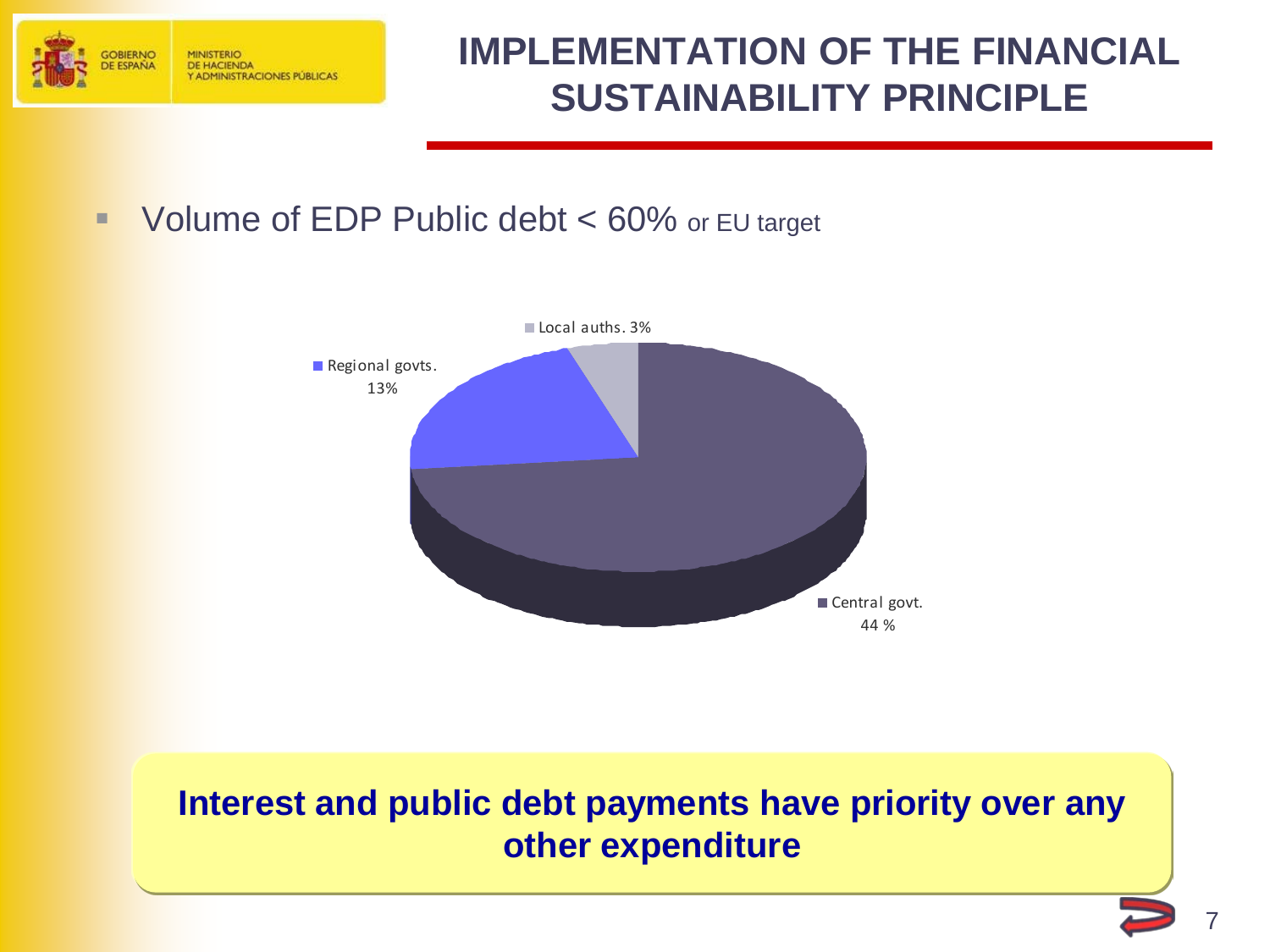<span id="page-7-0"></span>

**DE HACIENDA ADMINISTRACIONES PÚBLICAS** 

#### **EXPENDITURE RULE**



**All public administrations (including regional govts.) must approve an expenditure ceiling in keeping with the stability target and the expenditure rule**

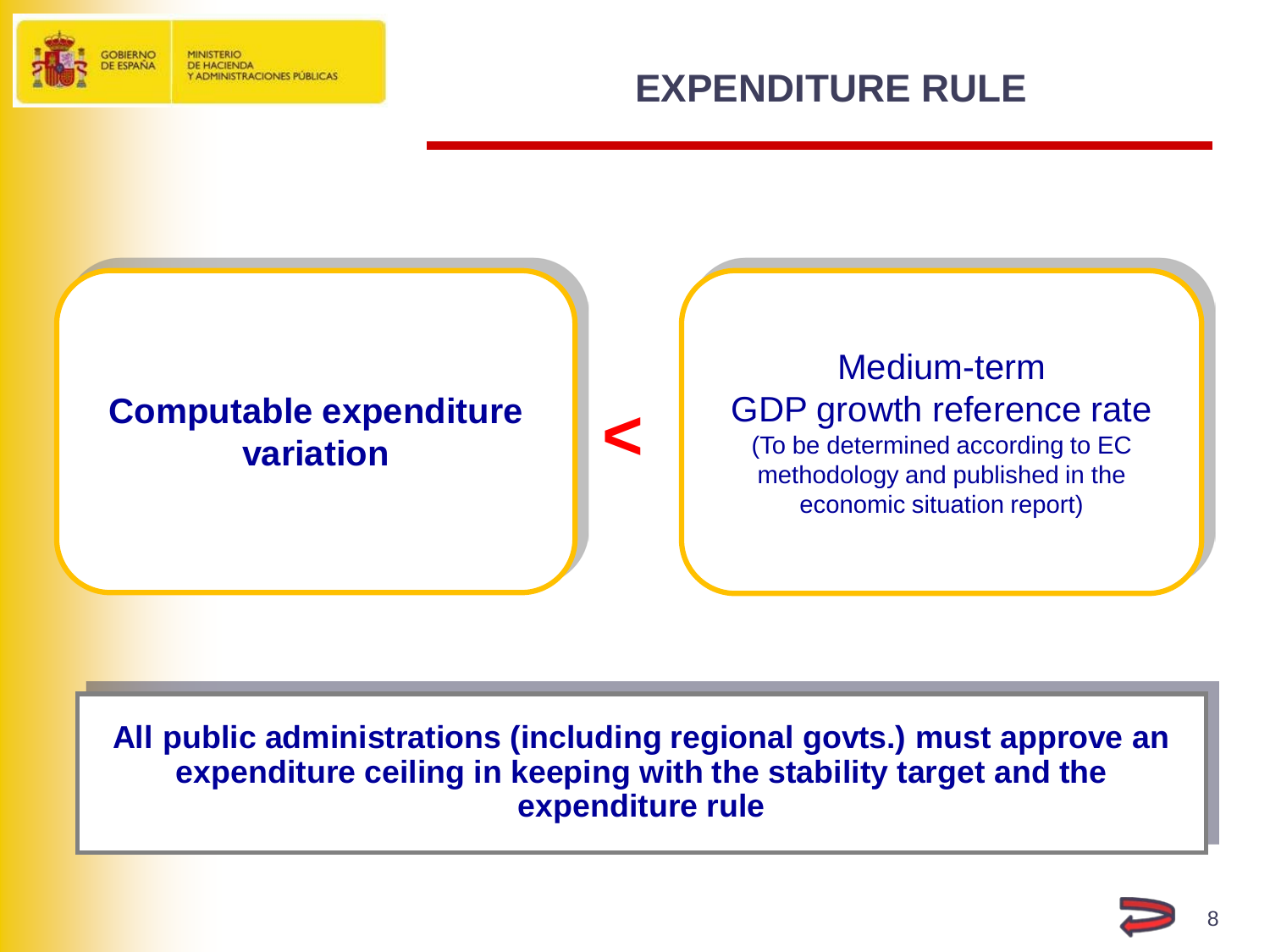<span id="page-8-0"></span>

#### **PROCESS TO SET REGIONAL AND LOCAL AUTHORITY TARGETS**



9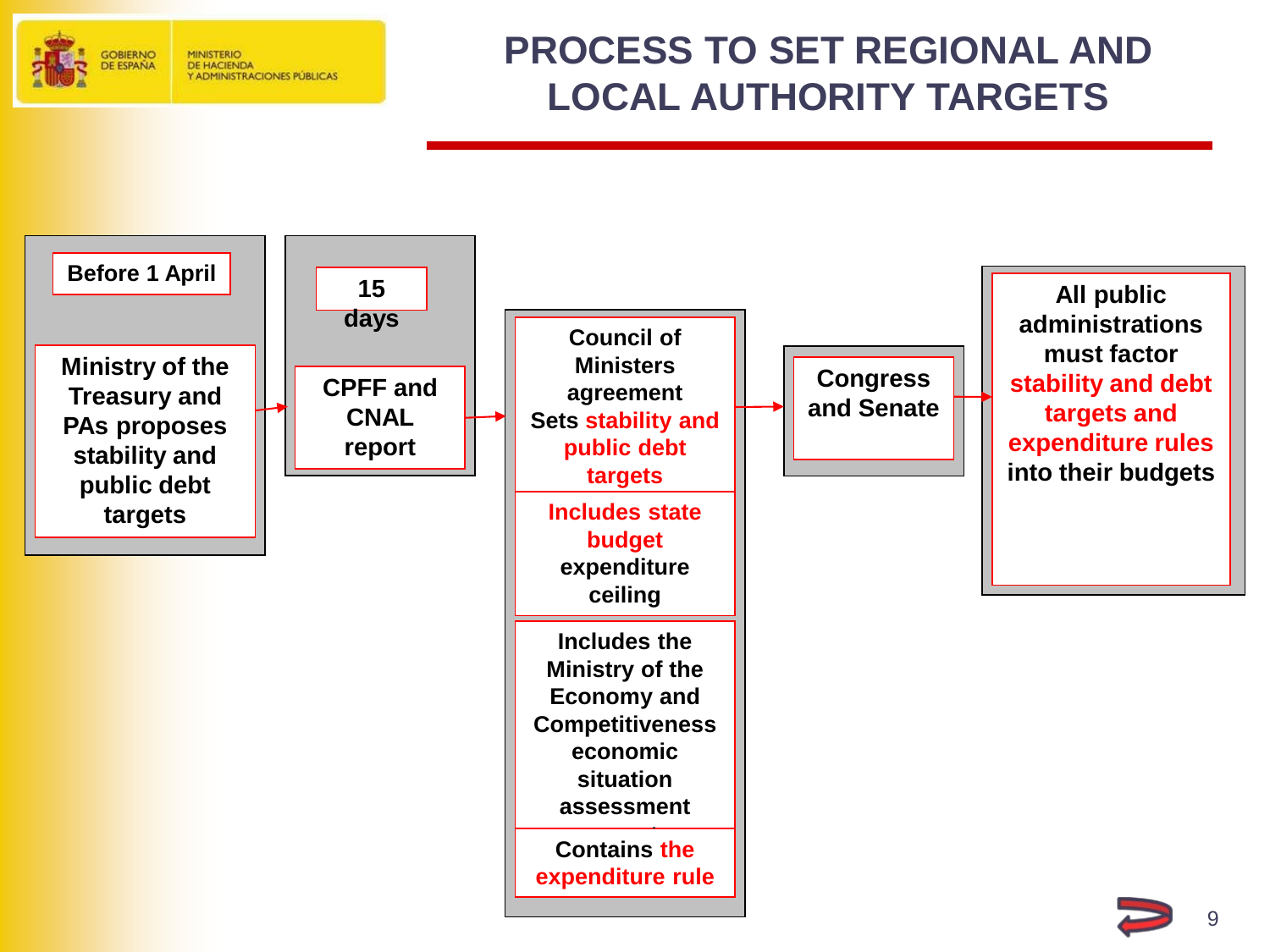

## **PROCESS TO SET INDIVIDUAL REGION'S TARGETS.**



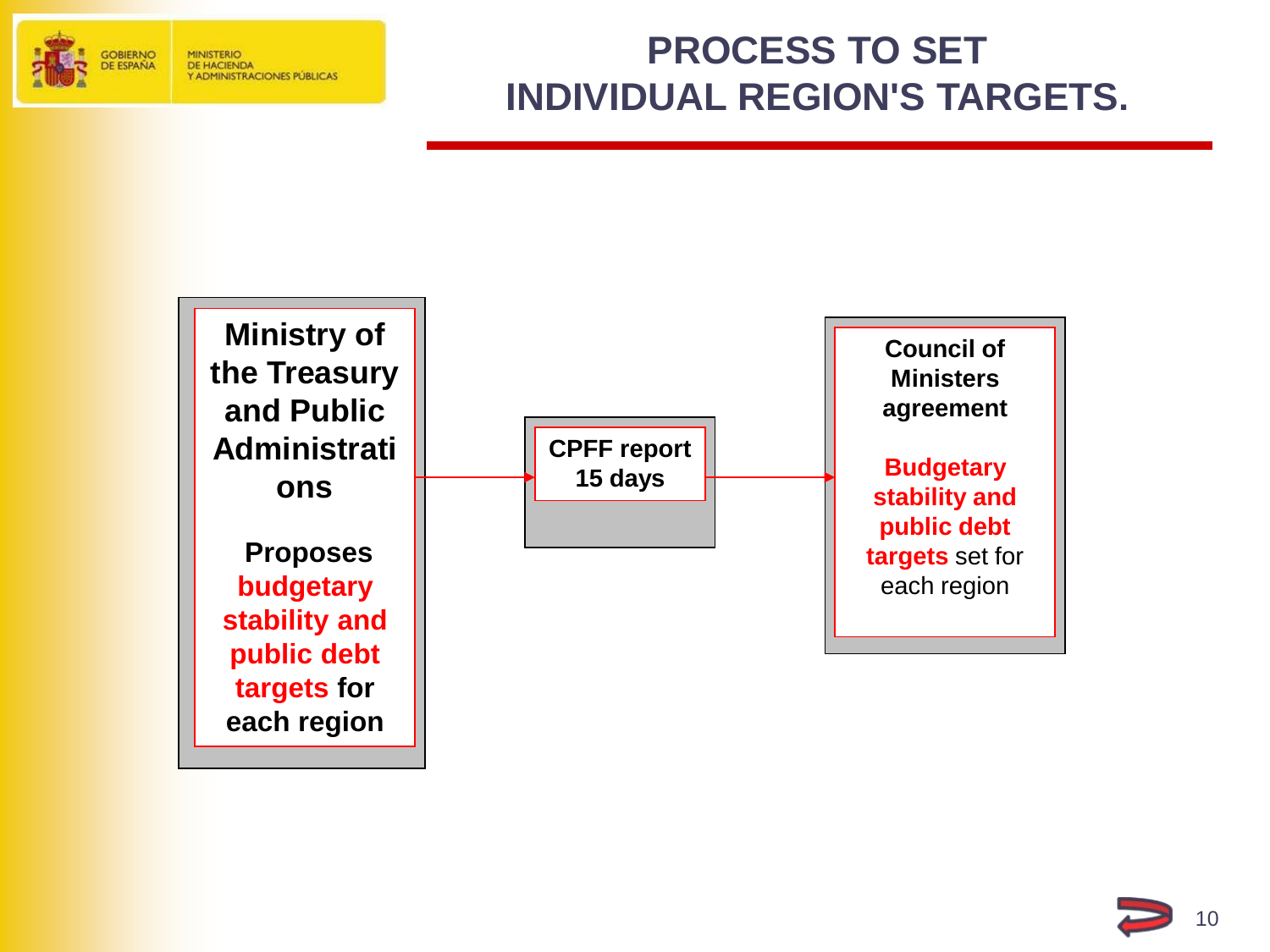<span id="page-10-0"></span>

### **REGIONAL AND LOCAL AUTHORITY BUDGETING**

#### SECOND SEMESTER



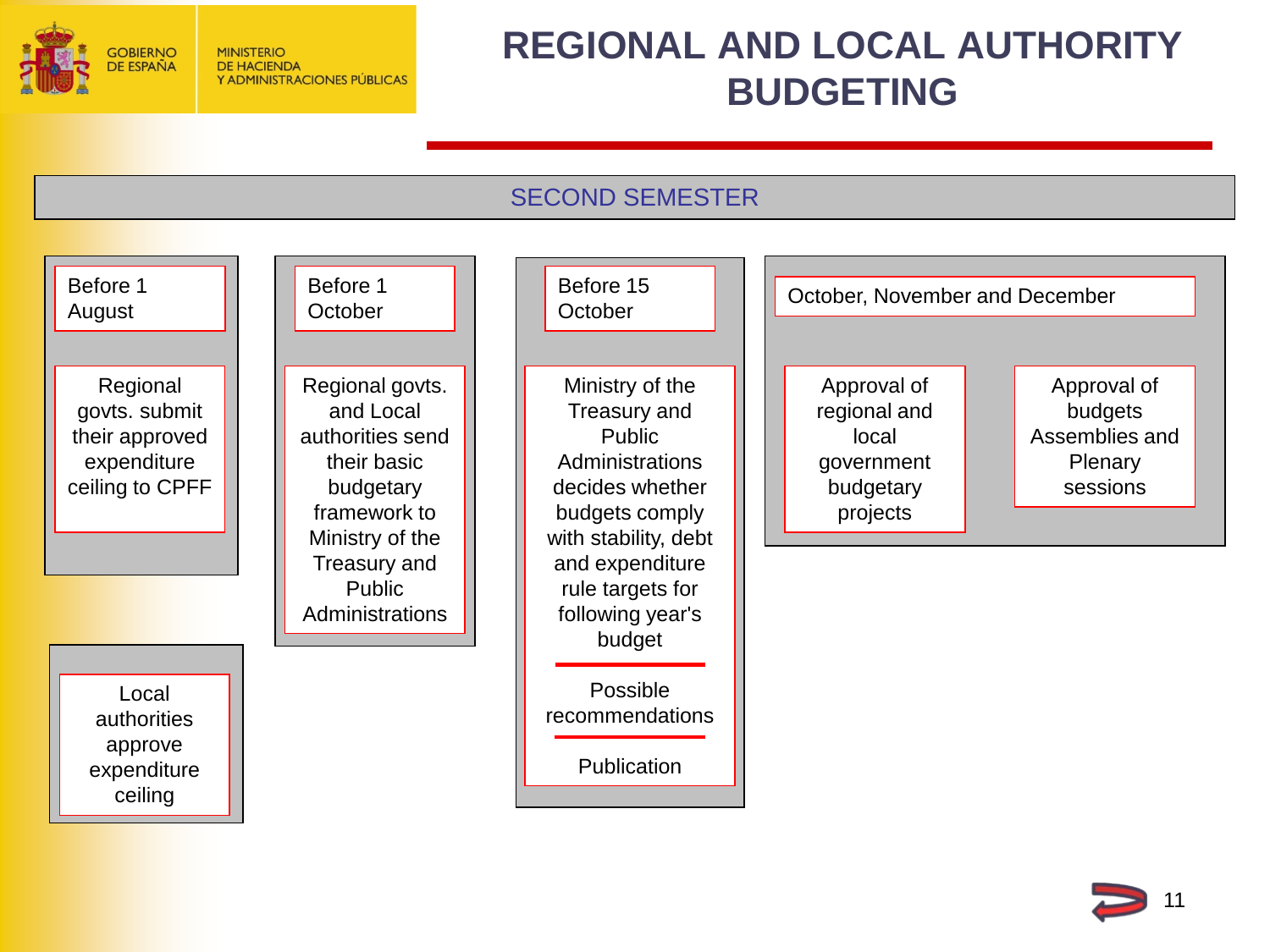<span id="page-11-0"></span>

## **TARGET AND EFP COMPLIANCE OVERSIGHT**

#### FOLLOWING YEAR



Regional govts. Monthly oversight of budgetary spending

Regional govts. Economic and financial plan quarterly oversight. Local Auths. Six monthly oversight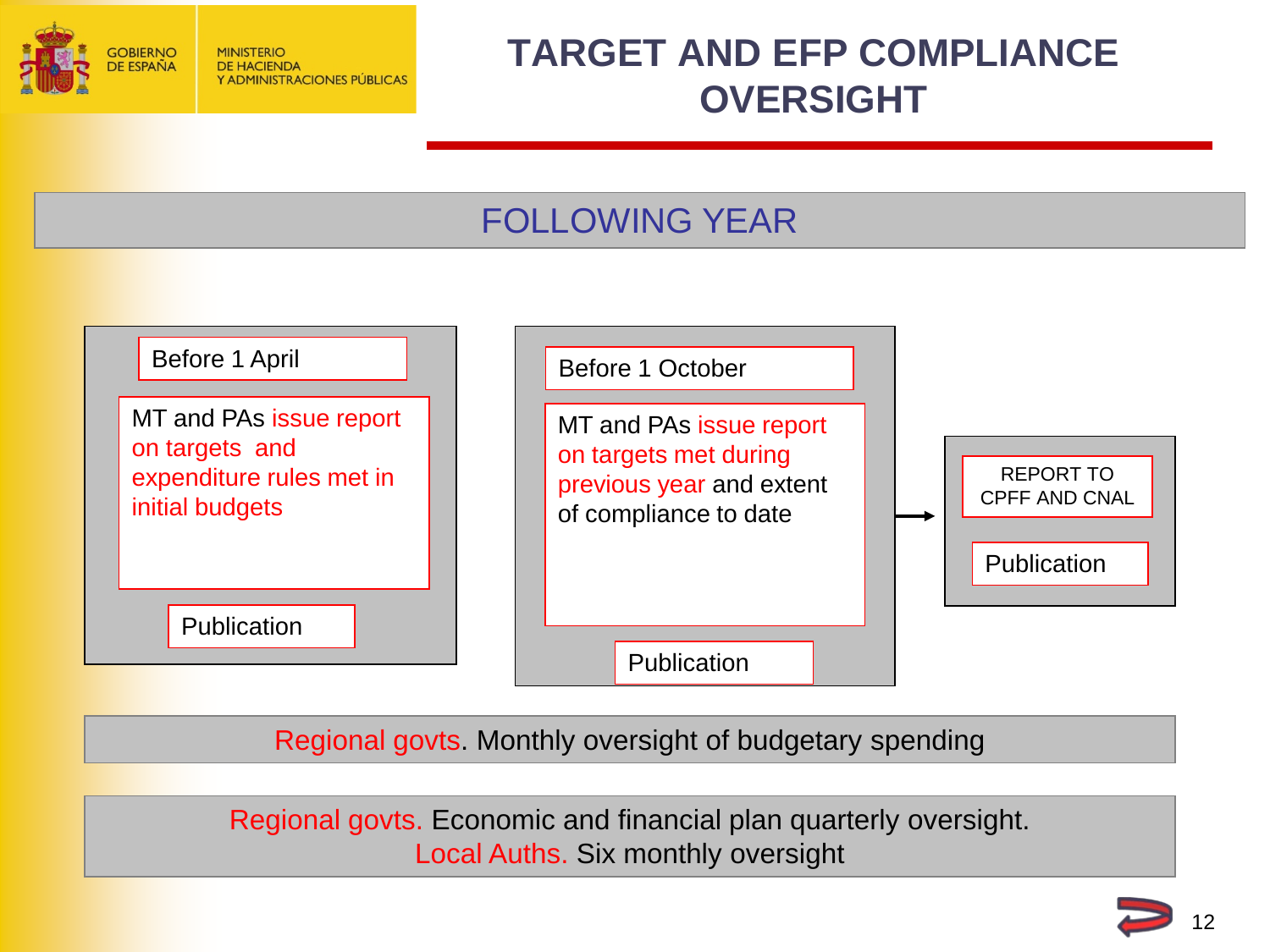<span id="page-12-0"></span>

#### **NEW PREVENTIVE AND CORRECTIVE MECHANISMS**



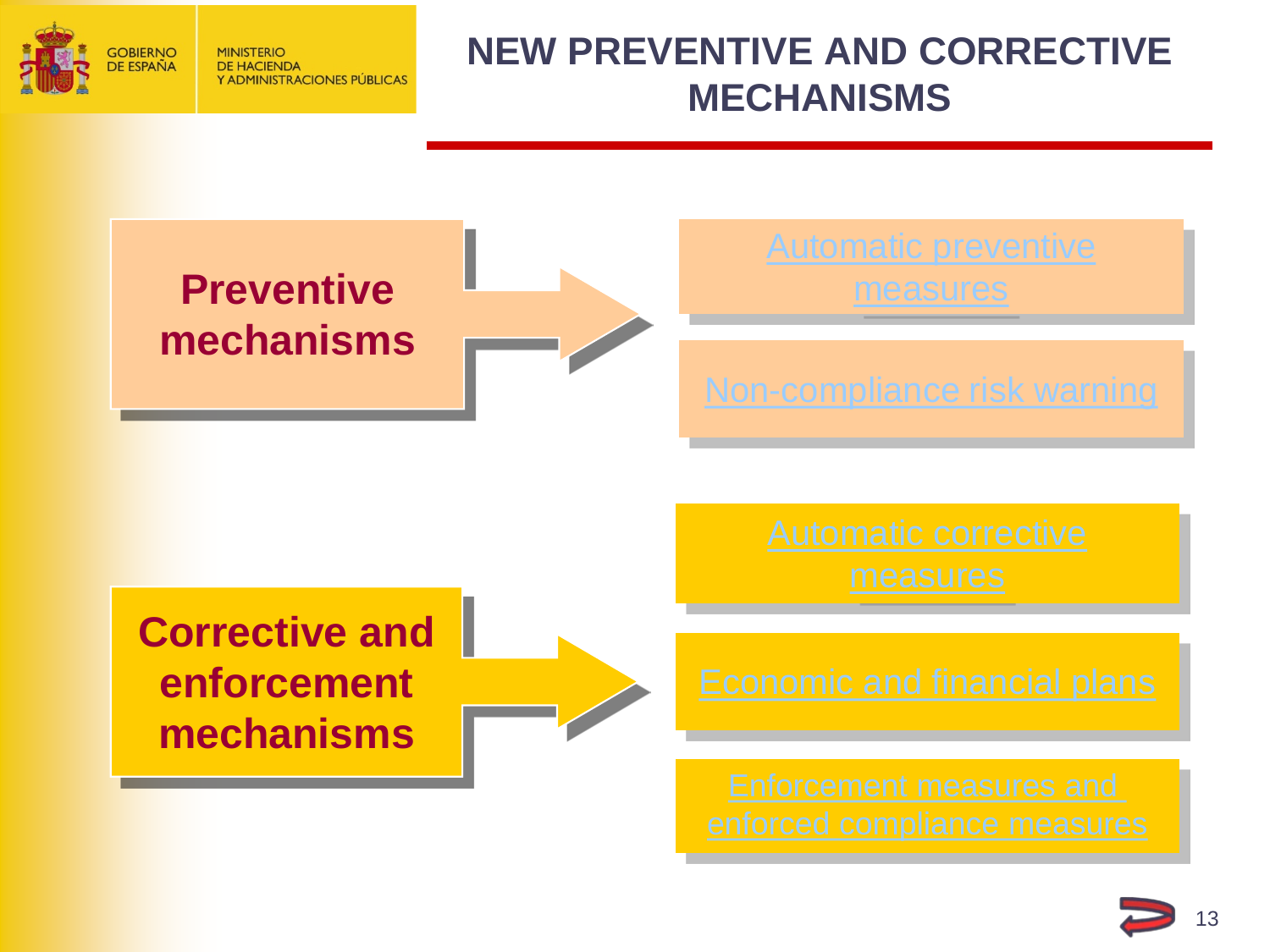<span id="page-13-0"></span>

## **AUTOMATIC PREVENTIVE MEASURES**

CAUSE: Deviation during budget implementation

CONSEQUENCES: Adjust public spending to guarantee compliance by the end of the year

CAUSE: 95% of debt ceiling breached

CONSEQUENCES: Only cash operations

CAUSE: Long-term deficit forecast for the pensions system

CONSEQUENCES: The sustainability factor will be automatically applied

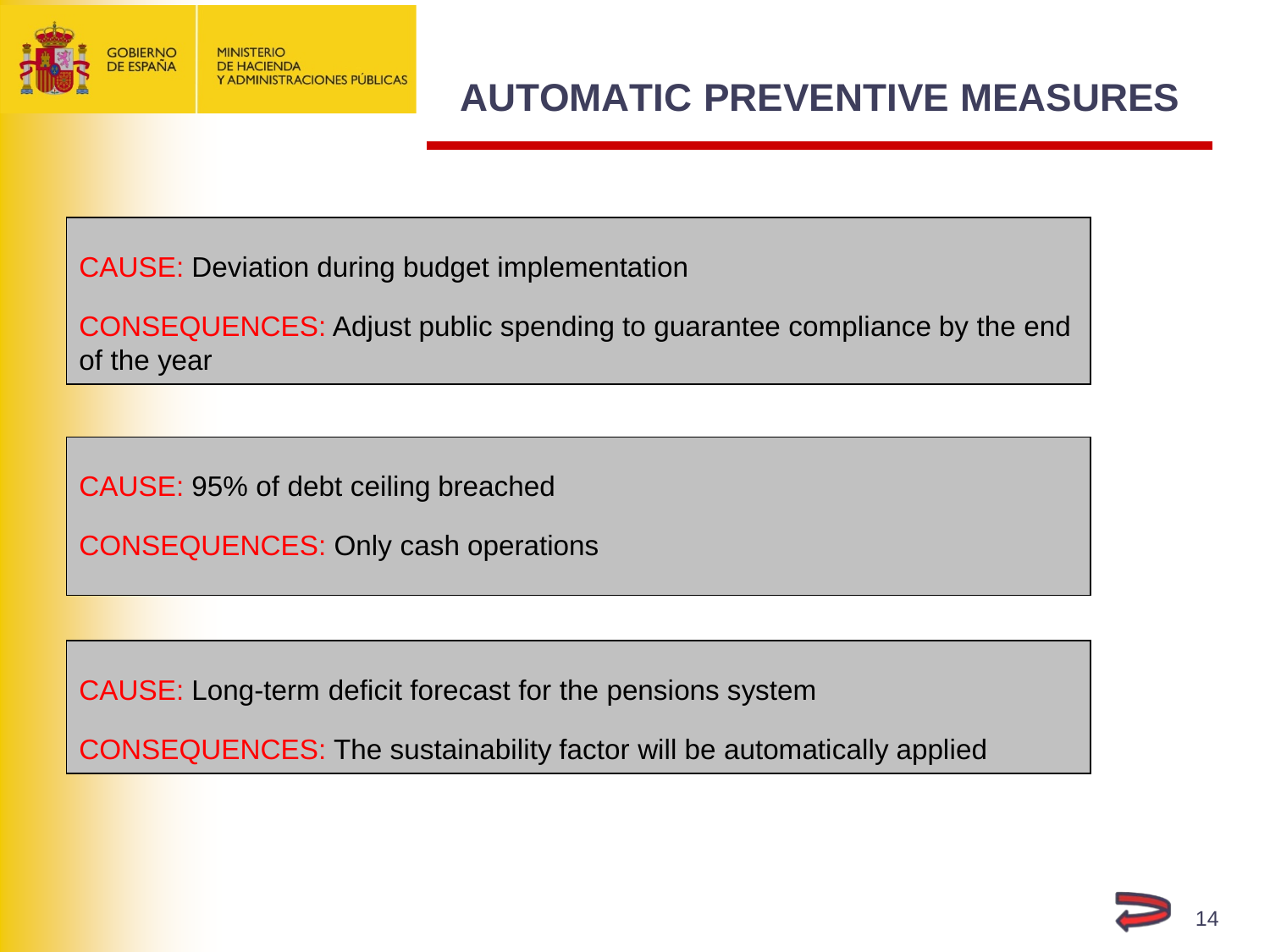<span id="page-14-0"></span>

## **PREVENTIVE MECHANISMS**

#### WARNING ISSUED

CAUSE: Risk of non-compliance

WHEN: At any time

SPONSOR: MT and PAs

COMPETENT AUTHORITY: Central government

Notifies CPFF and CNAL

PUBLICATION

**Administration** adopts measures with risk of noncompliance

ONE MONTH

Insufficient or a lack of measures will lead to CORRECTIVE MEASURES

•Authorisation of all Regional govt. borrowing (only long-term if EFP is submitted) and longterm Local auth. operations

• Preliminary report on agreements and subsidies

•Economic financial plan

•Approve non-availability agreement within 15 days

• *Possible exercise of regulatory authority on taxes granted by central government*

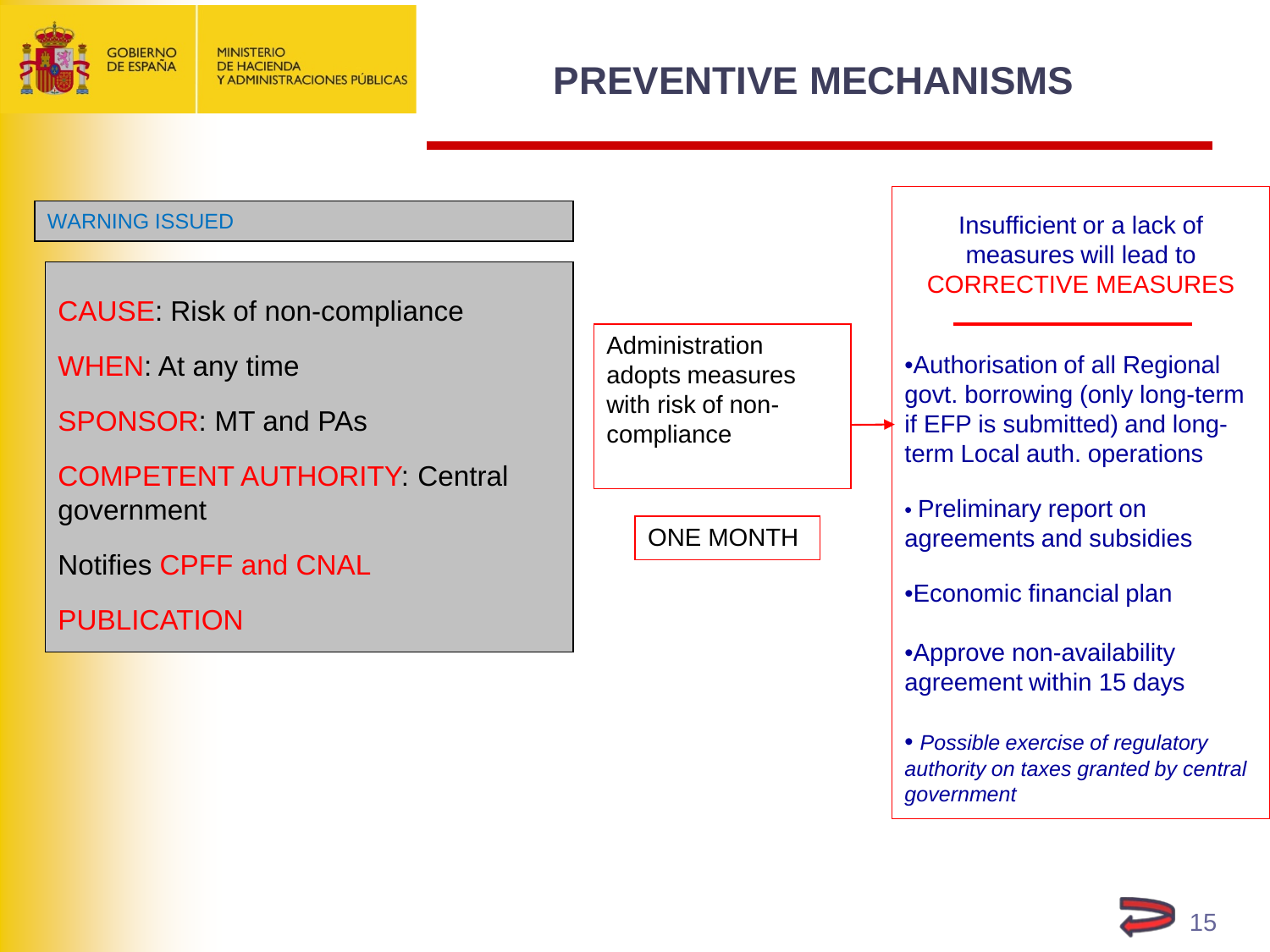<span id="page-15-0"></span>

## **CORRECTIVE MECHANISMS**

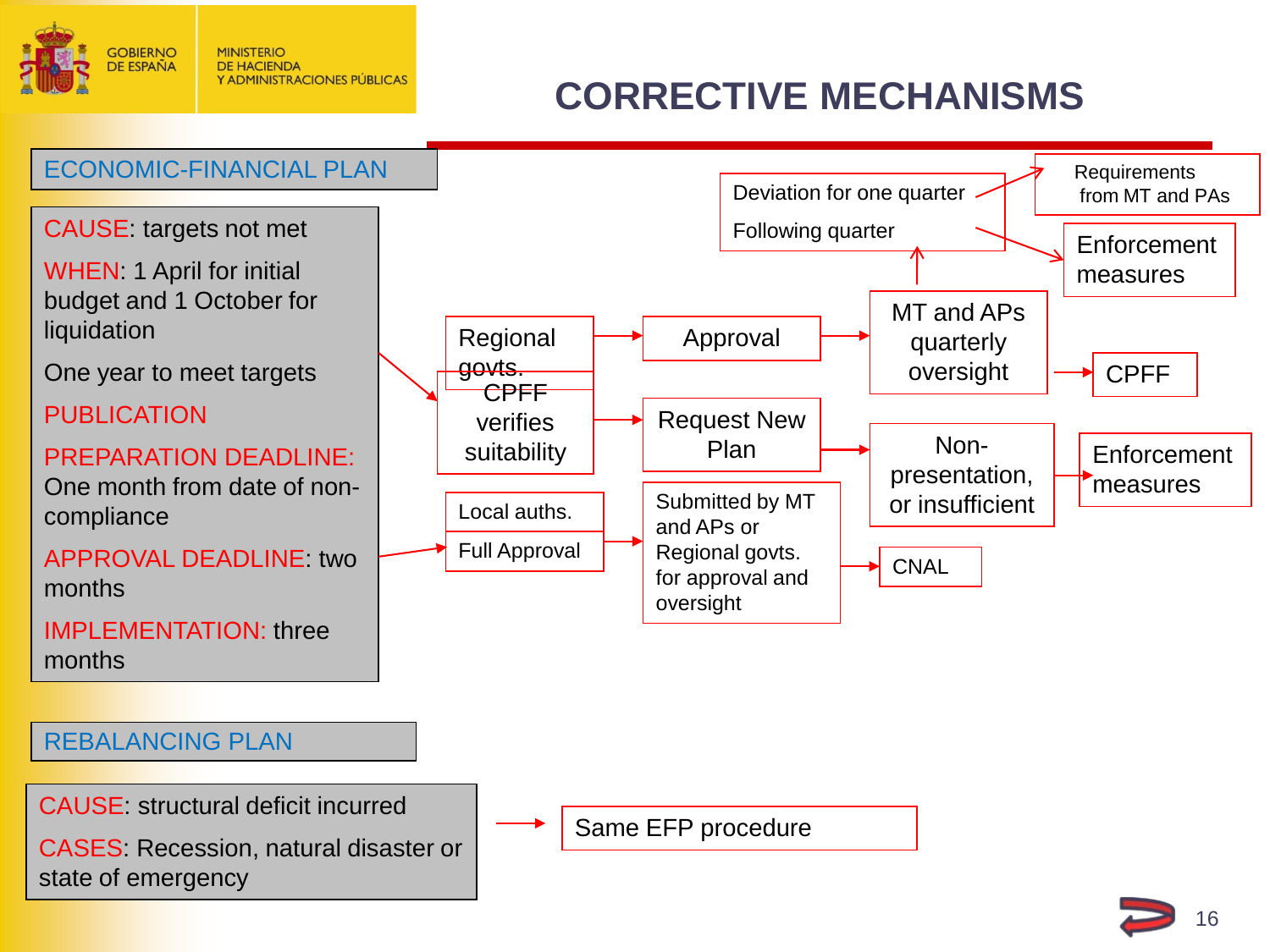<span id="page-16-0"></span>

AUTOMATIC CONTROL MEASURES IN THE EVENT OF NON-COMPLIANCE WITH TARGETS

#### WHEN:

- Initial budget: 1 April
- Budget settled: 1 October

Authorisation all debt operations *(longterm only following EFP approval)*

Preliminary report from MT and APs for any subsidy or agreements *(applicable in the case of warning)*

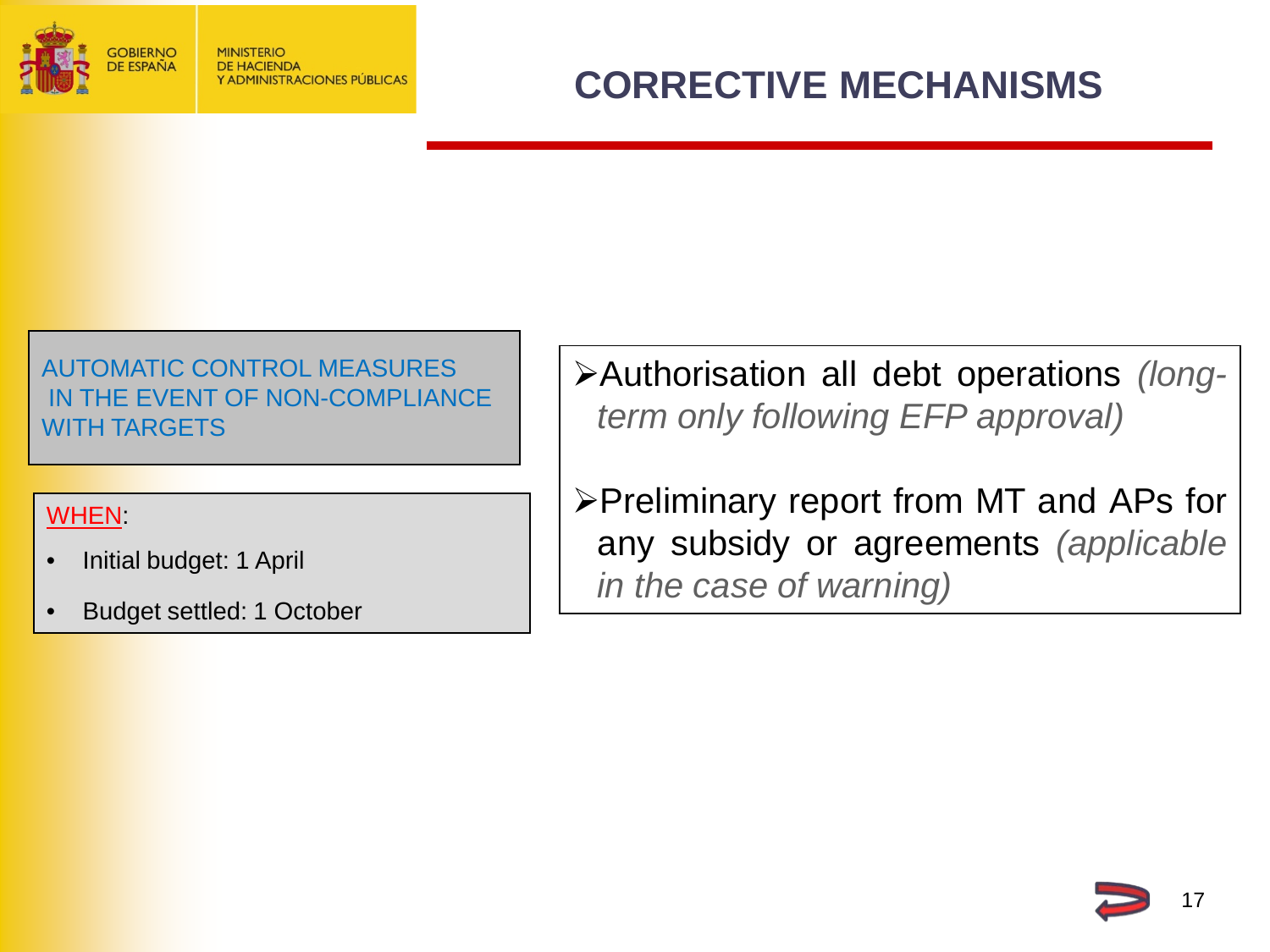<span id="page-17-0"></span>

ENFORCEMENT MEASURES

#### CAUSES:

•No EFP submitted •Not approved •Non-compliance EFP •Also adjustment plans

- $\geq 15$  day adoption non-availability agreement
- *Possible exercise of regulatory authority on taxes granted by central government*
- Interest bearing deposits in Bank of Spain  $\rightarrow$  0.2% GDP
	- $\triangleright$  No interest if measures not implemented in 3 months
	- $\triangleright$  Becomes a fine if still not implemented after 3 months. Procedure: Government Agreement
- $\triangleright$  If non-availability agreement is not adopted or insufficient measures: expert delegation is dispatched
	- **Procedure: Government agreement**
	- Submit proposals and conclusions: One week
	- No borrowing or financial mechanisms
- EU fines are transferred to administration responsible

18

**When:** if Spain receives an EU sanction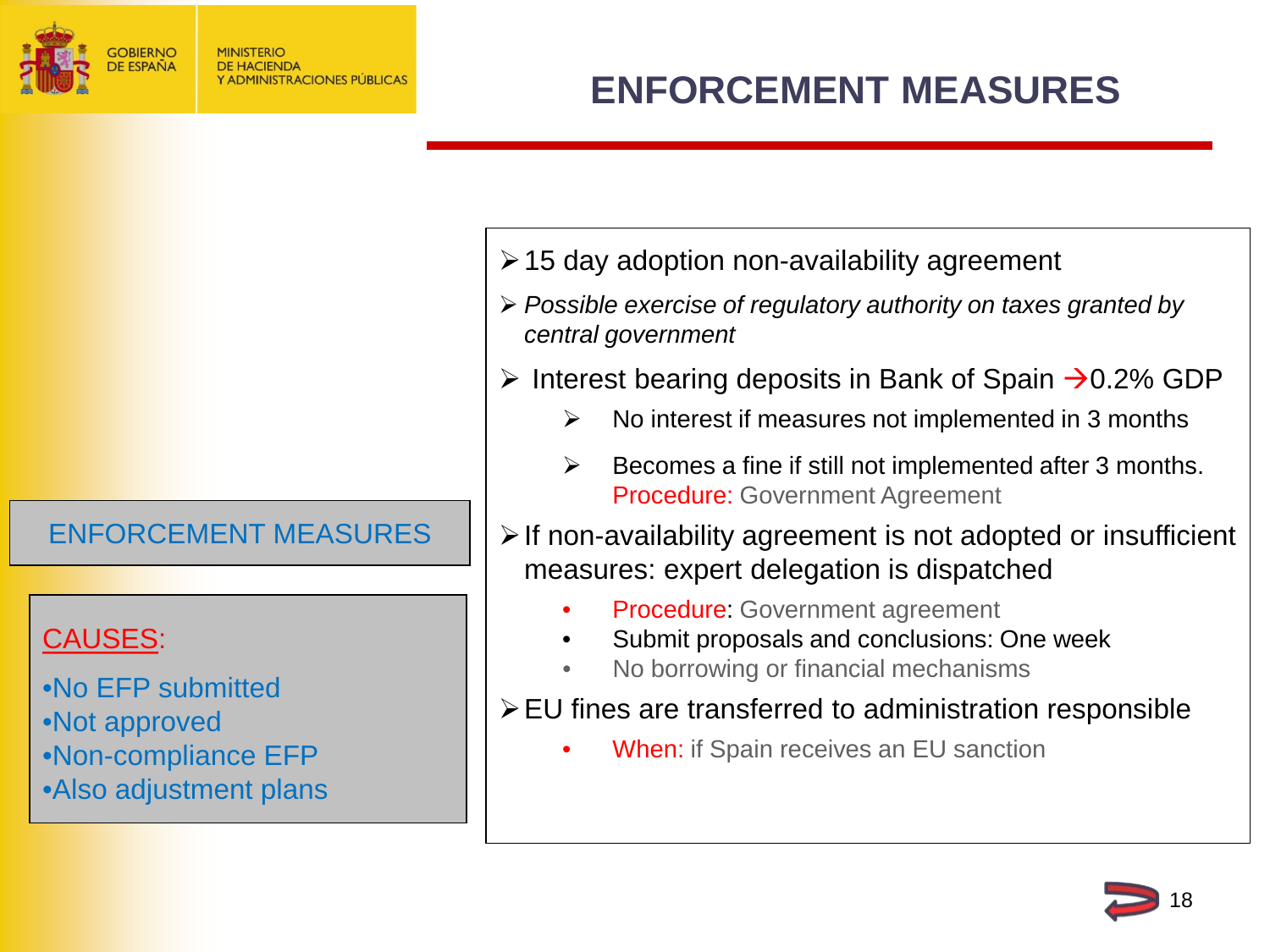<span id="page-18-0"></span>

## **ENFORCED COMPLIANCE MECHANISMS**

#### Autonomous Regions

- Government issues order to President of Autonomous Region(Art. 155 of Spanish Constitution).
- $\triangleright$  Order not followed: government, with Senate absolute majority: enforced implementation.
- $\triangleright$  Government issues instructions to regional authorities.

#### CAUSES:

**NO AGREEMENT REACHED NO AVAILABILITY NO DEPOSIT MADE EXPERTS' MEASURES NOT ADOPTED**

**ENFORCED COMPLIANCE MEASURES**

#### Local Auths.

- $\triangleright$  Order from the Government or competent Regional Govt. to the President of the local authority.
- $\triangleright$  Order not followed: central or regional govt: enforced implementation.
- $\triangleright$  Local auth. persists: local authority dissolved.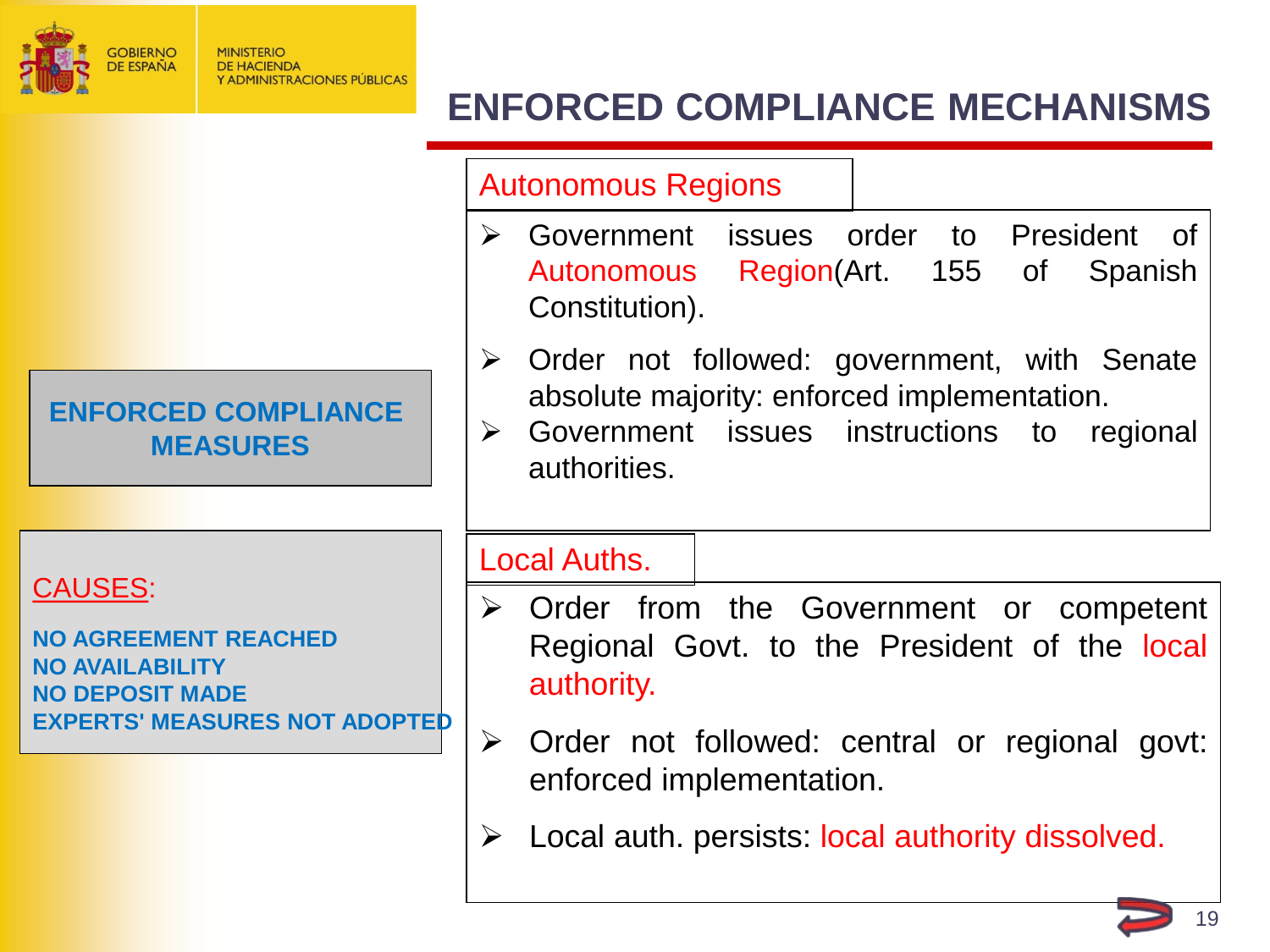<span id="page-19-0"></span>

#### **GROUNDS FOR APPLYING ENFORCEMENT MEASURES**



20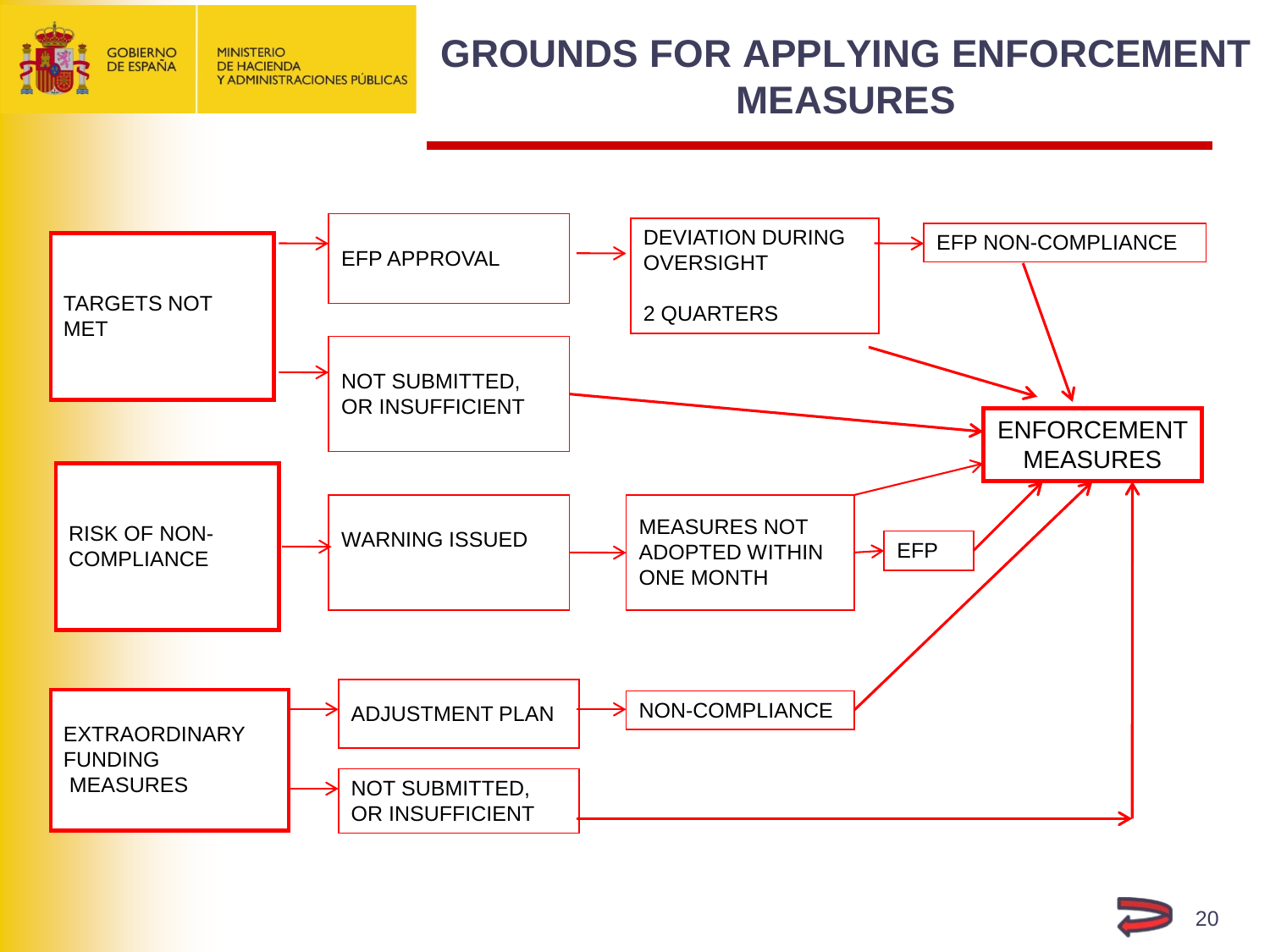<span id="page-20-0"></span>

#### **TRANSPARENCY: INFORMATION REG. GOVTS AND LOCAL AUTHS.**

|                            | > Budgets and accounts will include full disclosure                                                         |
|----------------------------|-------------------------------------------------------------------------------------------------------------|
| <b>GENERAL PRINCIPLES</b>  | > Public administrations to supply all information needed to ensure compliance with<br>the Law              |
|                            | $\triangleright$ Institutional loyalty in the exchange of information                                       |
|                            |                                                                                                             |
|                            | information<br>include<br>calculating<br>balance<br><b>Budgets</b><br>for<br>the<br>to<br>➤<br>in ESA terms |
| <b>INFORMATION TO SEND</b> | $\triangleright$ Basic budgetary framework                                                                  |
|                            | $\triangleright$ Budgetary projects                                                                         |
|                            | $\triangleright$ QUARTERLY: Local authorities income and expenditure settlements                            |
|                            | > MONTHLY: Regional govts. income and expenditure settlements                                               |
|                            | > Order of the Ministry of the Treasury and PAs, subject to report by CPFF and CNAL                         |
| <b>CENTRAL DATA BASE</b>   | $\triangleright$ Ministry of the Treasury and PAs maintenance                                               |
|                            | $\triangleright$ Information on the economic and financial activity of Administrations                      |
|                            | > Order of the Ministry of the Treasury and PAs, subject to report by CPFF and CNAL                         |

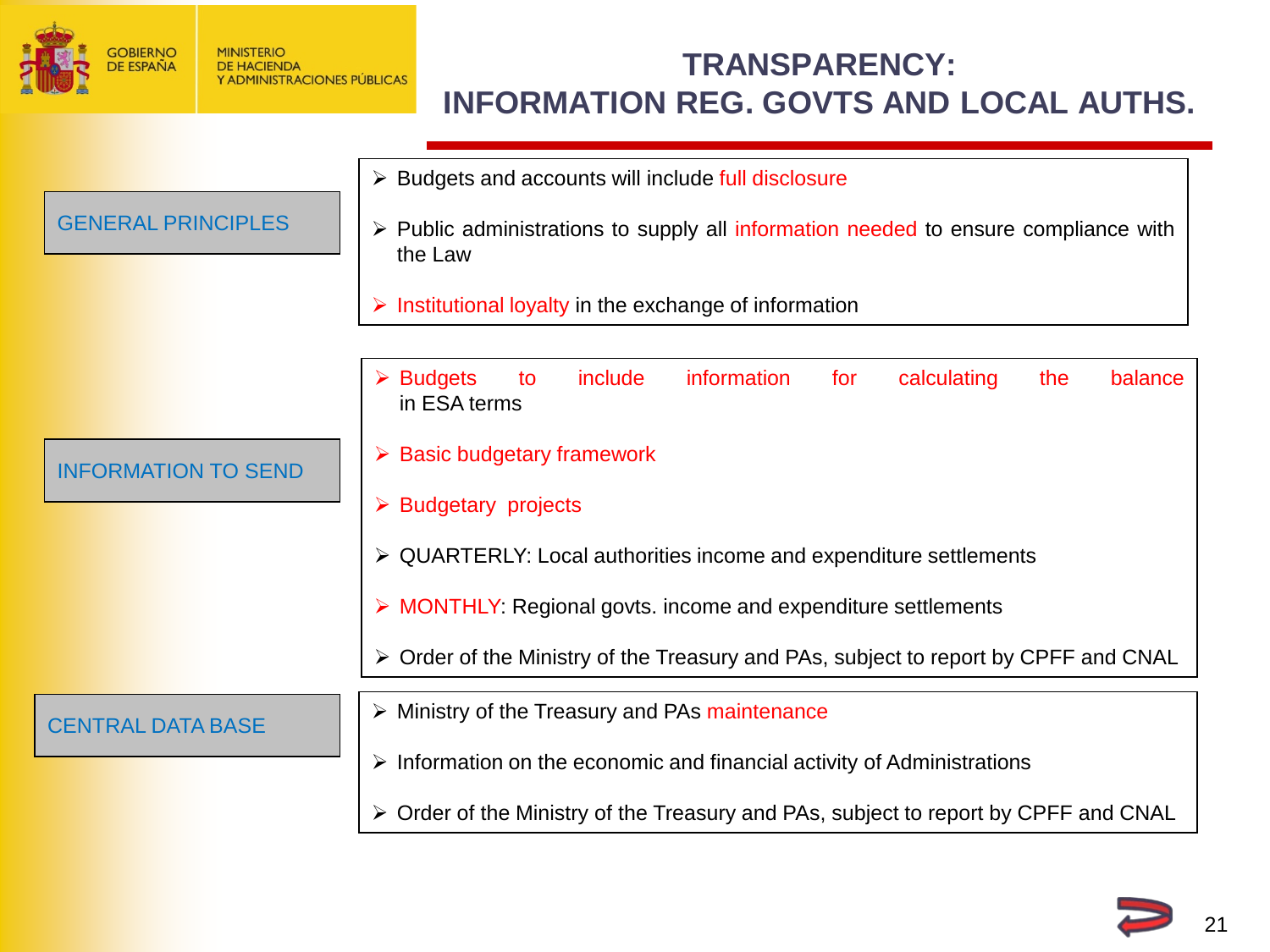<span id="page-21-0"></span>

#### **TRANSPARENCY: INFORMATION REGIONAL GOVTS. AND LOCAL AUTHS.**



**PLAN OVERSIGHT**   $\left| \begin{array}{c} \ \end{array} \right|$  > Ministry of the Treasury and PAs will require information for quarterly oversight

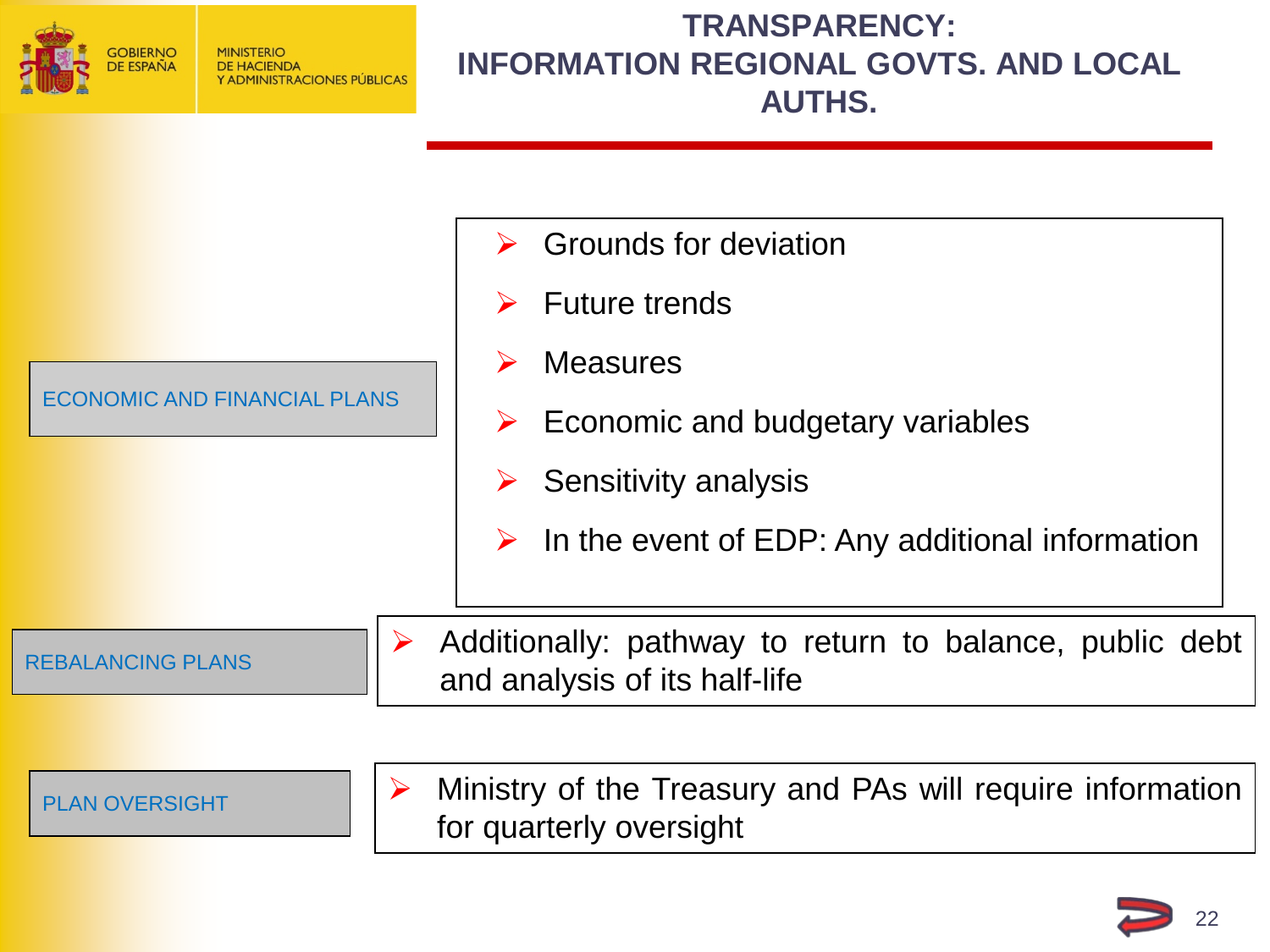<span id="page-22-0"></span>

- Regional govt. ICO line maturities.
- Regional govt. and Local auth. supplier payment plan
- **Funding System Advance Payments 2010**
- **Extension 2008-2009 Funding System refunds,** to 60 and 120 months

Requirement: Adjustment Plan

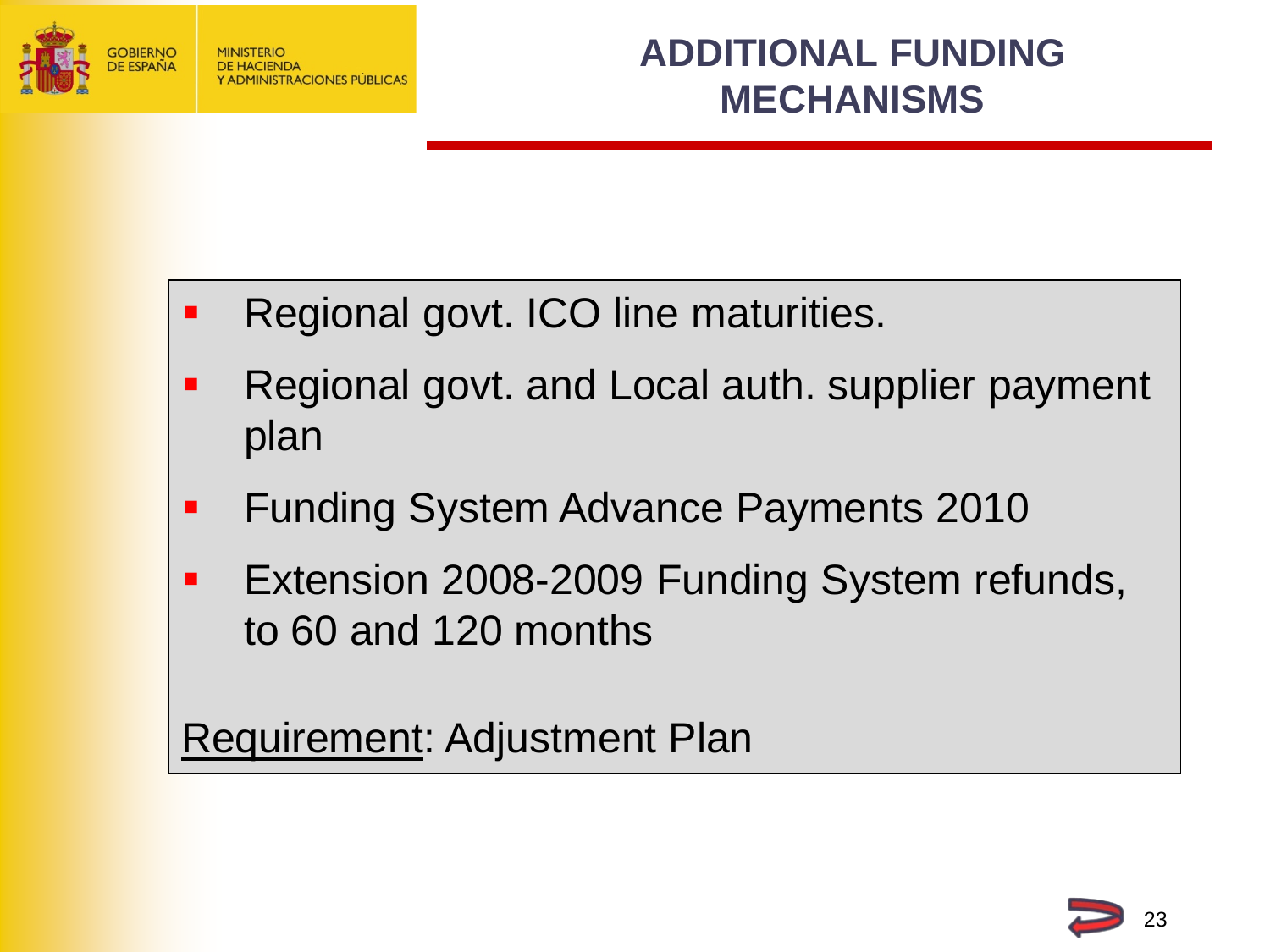<span id="page-23-0"></span>

#### Features:

# Public

- Extraordinary adjustment measures
- Guarantees compliance with stability targets
- Additional information requirements
- Special oversight system:
	- Comptroller report and IGAE control measures
- Failure to submit, negative assessment or noncompliance Enforcement Measures
- Non-compliance: release of financial support